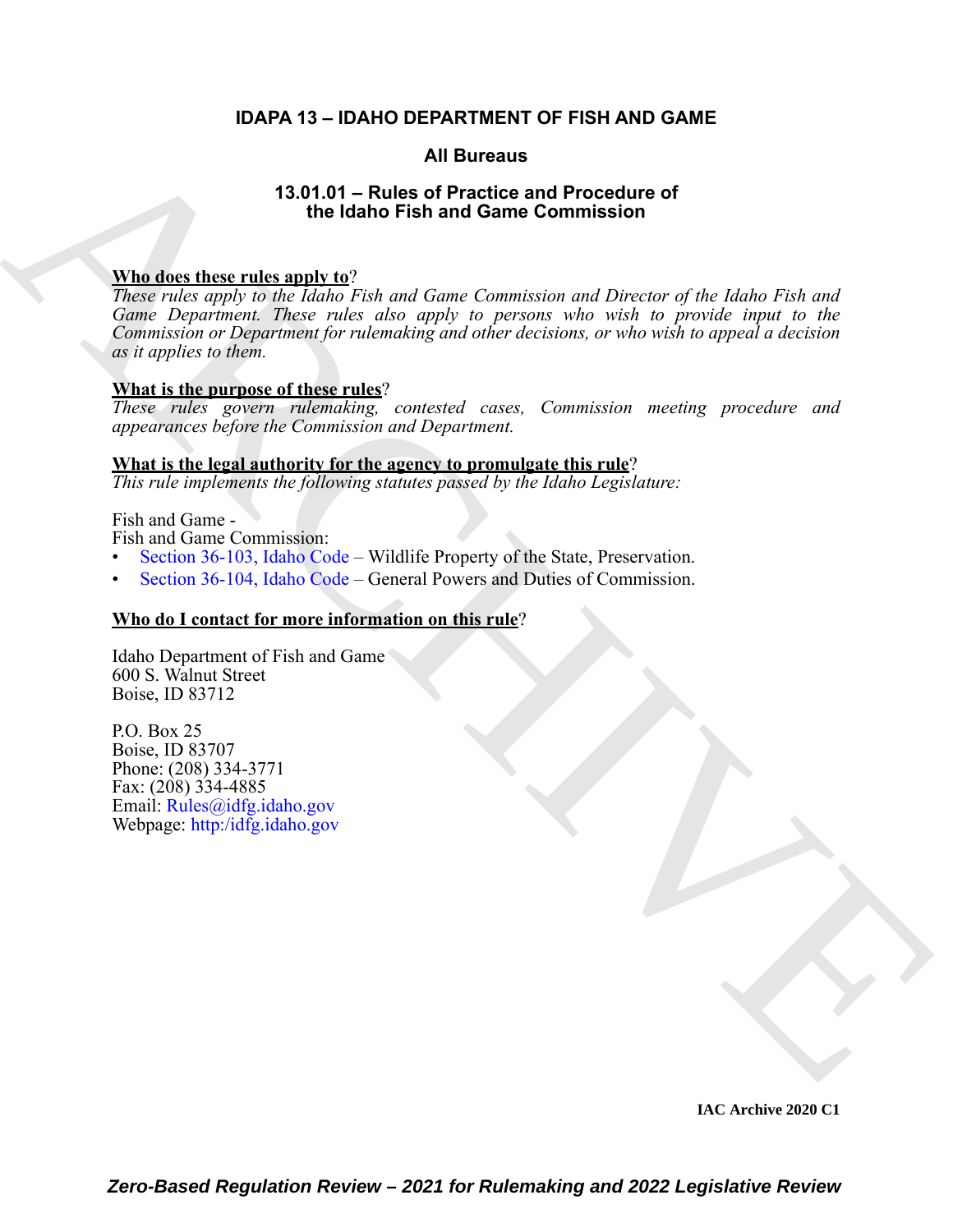# **Table of Contents**

### **IDAPA 13 - DEPARTMENT OF FISH AND GAME**

## 13.01.01 - Rules of Practice and Procedure of<br>the Idaho Fish and Game Commission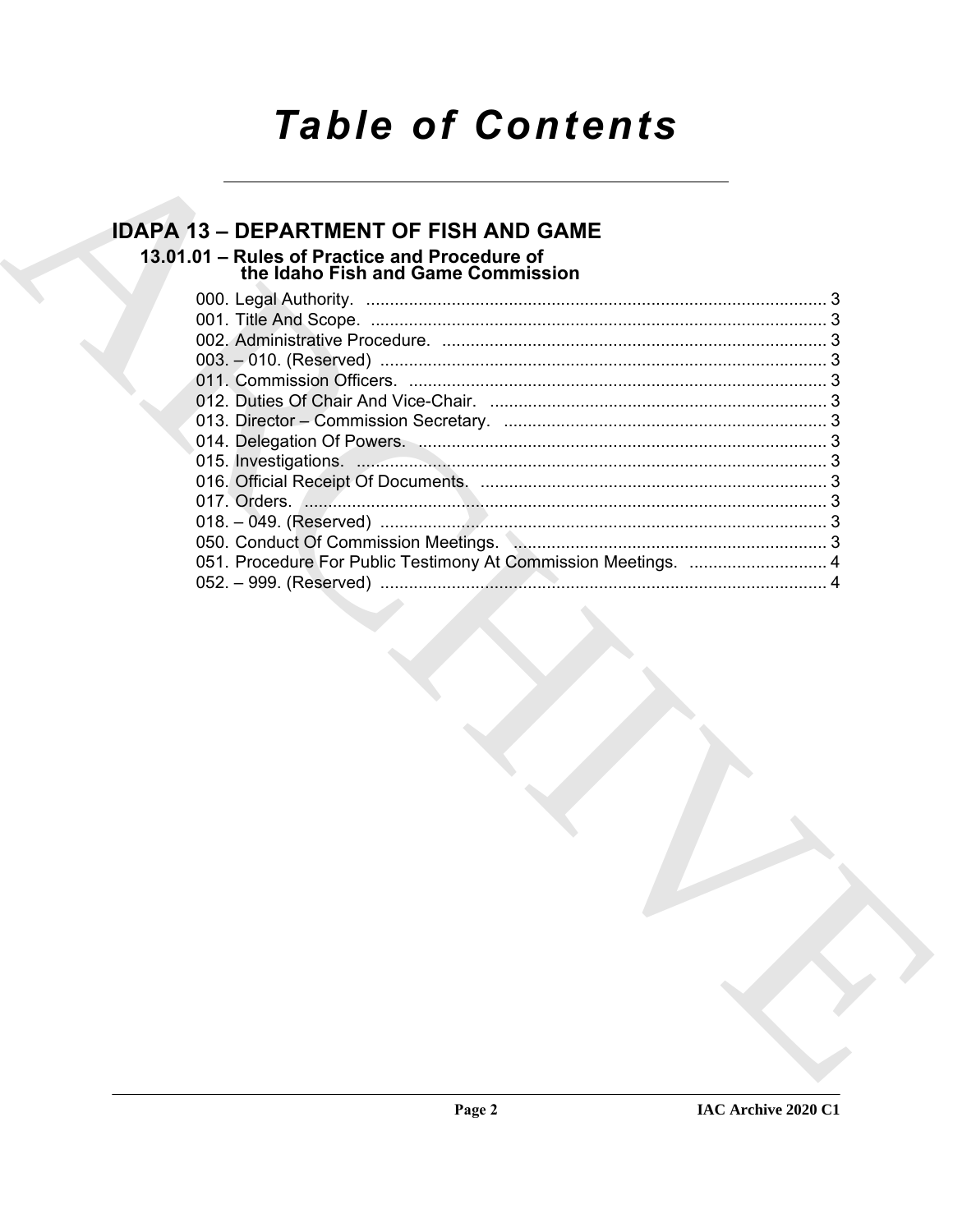### **IDAPA 13 – DEPARTMENT OF FISH AND GAME**

#### <span id="page-2-1"></span><span id="page-2-0"></span>**13.01.01 – RULES OF PRACTICE AND PROCEDURE OF THE IDAHO FISH AND GAME COMMISSION**

#### <span id="page-2-22"></span><span id="page-2-2"></span>**000. LEGAL AUTHORITY.**

Sections 36-103 and 36-104, Idaho Code, authorize the Commission to adopt rules concerning administration of the state's wildlife policy. (3-20-20)

#### <span id="page-2-27"></span><span id="page-2-3"></span>**001. TITLE AND SCOPE.**

The title of this chapter for citation is IDAPA 13.01.01, "Rules of Practice and Procedure of the Idaho Fish and Game Commission." These rules govern rulemaking, contested cases, meeting procedure, and appearances before the Commission and Department. (3-20-20)

#### <span id="page-2-15"></span><span id="page-2-4"></span>**002. ADMINISTRATIVE PROCEDURE.**

IDAPA 04.11.01, "Idaho Rules of Administrative Procedure of the Attorney General," govern rulemaking and contested cases for the Commission and Department unless otherwise provided by these rules. (3-20-20)

#### <span id="page-2-5"></span>**003. – 010. (RESERVED)**

#### <span id="page-2-16"></span><span id="page-2-6"></span>**011. COMMISSION OFFICERS.**

Commission officers are Chair, Vice-chair, and Secretary. The Commission annually elects the Chair and Vice-chair for the ensuing year. The newly elected chair and vice-chair assume their respective duties at the conclusion of the meeting at which they are elected. (3-20-20)

#### <span id="page-2-20"></span><span id="page-2-7"></span>**012. DUTIES OF CHAIR AND VICE-CHAIR.**

The Chair presides at meetings, sets meeting agendas, and performs other duties at Commission direction. The Vice-Chair performs the Chair's duties in the Chair's absence. If both Chair and Vice-Chair are absent, the Commission may appoint an Acting Chair to preside. (3-20-20)

#### <span id="page-2-19"></span><span id="page-2-8"></span>**013. DIRECTOR – COMMISSION SECRETARY.**

The Director is Commission Secretary, a non-voting member of the Commission. The Secretary or designee is custodian of Commission records. The Secretary or designee is responsible for taking written minutes for Commission meetings and issuing publications and notices. (3-20-20)

#### <span id="page-2-18"></span><span id="page-2-9"></span>**014. DELEGATION OF POWERS.**

The Commission may delegate powers to the Director as law allows. The Director may delegate powers to Department employees as law allows. (3-20-20)

#### <span id="page-2-21"></span><span id="page-2-10"></span>**015. INVESTIGATIONS.**

The Commission may authorize formal or informal investigations for fact-finding purposes (e.g., IDAPA 04.11.01.420.01), with report of investigation results to the Director, hearing officer or Commission. (3-20-20) 04.11.01.420.01), with report of investigation results to the Director, hearing officer or Commission.

#### <span id="page-2-23"></span><span id="page-2-11"></span>**016. OFFICIAL RECEIPT OF DOCUMENTS.**

69.<br>
Scale 36.50 and 114000011 Y<sub>0</sub><br>
Scale 36.50 and 11400011 Y<sub>0</sub><br>
Scale 36.50 and 12.41 AD (1400 Cole, encourage the Commission to slopt radio exceeding schemation<br>
(i.e., TTHE ARCHIVE THE CONDITION CONTINUES). The stat The Director, or a specified designee in a particular matter, is the officer with whom to file all documents in rulemakings or contested cases under IDAPA 04.11.01, at the principal office address as provided in the cover sheet to these rules, unless provided otherwise by statute, rule, order, or notice. A document is not officially received by the Commission until received at the Commission's office, as evidenced by date stamp placed on paper documents, or timestamp of email receipt as of a business day. Communications received by individual Commissioners are not considered officially received by the Commission unless they are received at the Commission office. (3-20-20)

#### <span id="page-2-24"></span><span id="page-2-12"></span>**017. ORDERS.**

<span id="page-2-25"></span>**01. Signature on Commission Orders**. The Chair or the Director (as Secretary) signs all orders issued or authorized by the Commission.

<span id="page-2-26"></span>**02. Signature on Director's Orders**. The Director (as Director) signs all orders issued under the Director's authority in carrying out Idaho Code, Title 36. (3-20-20)

#### <span id="page-2-13"></span>**018. – 049. (RESERVED)**

#### <span id="page-2-17"></span><span id="page-2-14"></span>**050. CONDUCT OF COMMISSION MEETINGS.**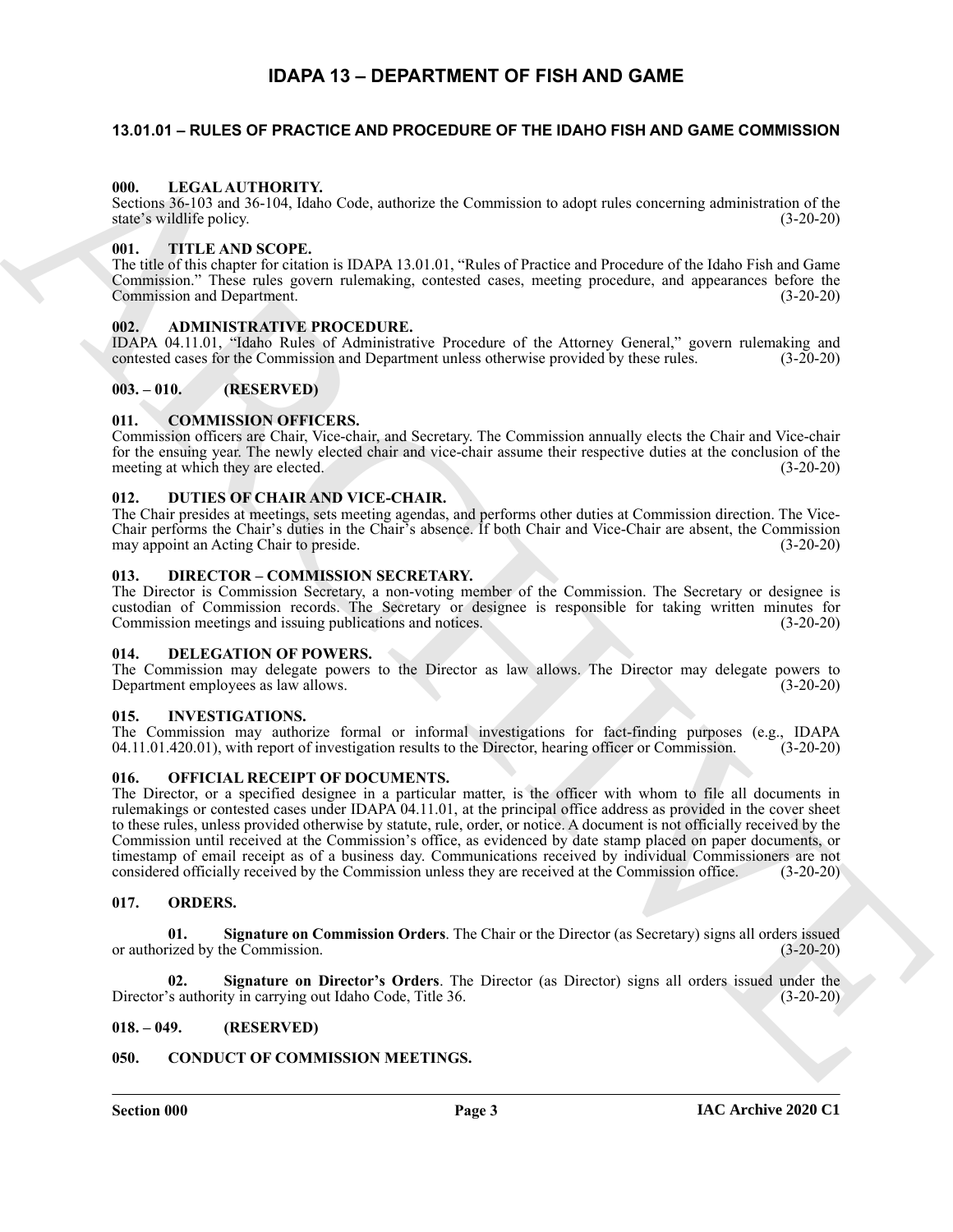### *IDAHO ADMINISTRATIVE CODE IDAPA 13.01.01*

<span id="page-3-2"></span>The Commission holds regular and special meetings under Section 36-104(a), Idaho Code. (3-20-20)

*Department of Finit and Game*<br>
The of *Phase of Phase of Phase of Phase of Phase of <i>Phase of Phase of Phase of Phase of Phase of the Control in the Control in the Control in the Control in the Control in the Control in* **01. Motions and Voting**. A motion needs a second for the Commission to consider it. All members will vote upon all motions placed before the Commission unless excused by the Chair for reasons stated for the record.  $(3-20-20)$ 

<span id="page-3-3"></span>**02. Parliamentary Rules**. Robert's Revised Rules of Order, with Procedure in Small Boards, governs the conduct of Commission meetings when applicable, unless inconsistent with statute or these rules. (3-20-20)

#### <span id="page-3-4"></span><span id="page-3-0"></span>**051. PROCEDURE FOR PUBLIC TESTIMONY AT COMMISSION MEETINGS.**

The Commission provides an opportunity for oral public testimony at its annual and quarterly meetings and at other times at the Commission's discretion. (3-20-20)

<span id="page-3-7"></span>**01. Sign Up Card**. For administrative record purposes, persons wishing to speak at a meeting will complete and turn in a sign-up card. (3-20-20)

**02. Limiting Testimony**. The Chair has sole discretion to set a uniform time limit for oral public testimony at a meeting, and to limit oral testimony that is:  $(3-20-20)$ 

<span id="page-3-5"></span>**a.** Not relevant to Commission business; (3-20-20)

**b.** Not directed to the Commission (e.g., where the person testifying is seeking to converse with the in general or individuals other than the Commission); or (3-20-20) audience in general or individuals other than the Commission); or

<span id="page-3-8"></span><span id="page-3-6"></span>**c.** Is threatening, abusive, or profane. (3-20-20)

**03.** Written Testimony. The Commission will accept written testimony instead of or in addition to oral testimony. (3-20-20) testimony. (3-20-20)

**04. Public Conduct at Commission Meetings**. No person may behave in a manner that disrupts the orderly conduct of a Commission meeting or hearing. Any person who refuses to conduct himself appropriately, and who fails to depart immediately from the meeting area when the Chair notifies him to do so, is subject to removal.

(3-20-20)

#### <span id="page-3-1"></span>**052. – 999. (RESERVED)**